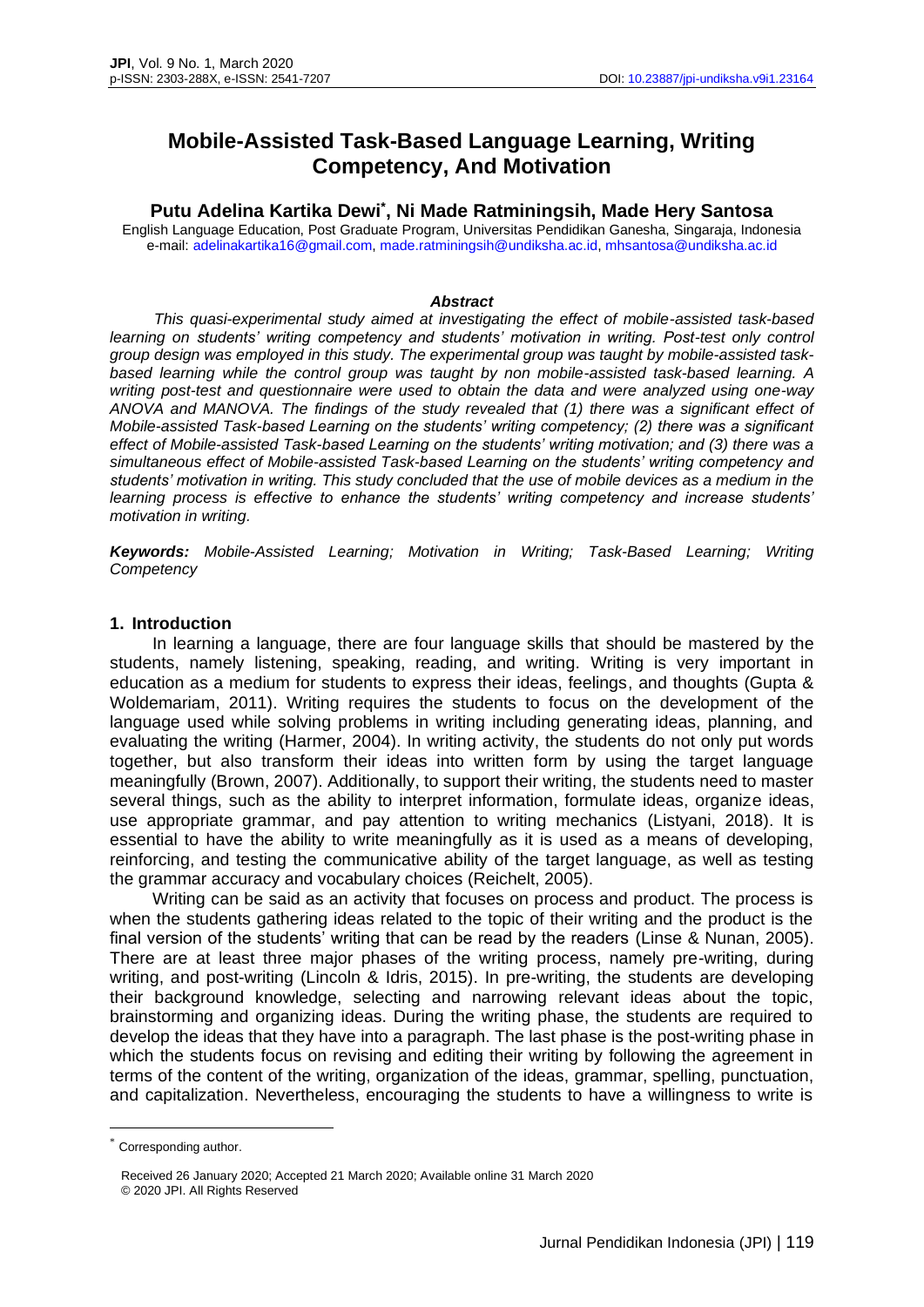not an easy task (Sundari, Febriyanti, & Saragih, 2018). In their research, Sundari et al. found that students still face problems in writing as it is a complex activity that requires the students to have good linguistics skills, such as appropriate grammar usage, vocabulary choices, writing mechanics, and also text structure. Besides, the students need to follow several phases to produce a cohesive text. In writing, the students commonly faced some problems such as generating ideas for their writing, using appropriate and suitable vocabularies with the context of their writing due to limited vocabulary, using appropriate grammar that suitable with the genre of the text, transforming the ideas that they have into written text, and connecting paragraphs coherently and cohesively (Listyani, 2018; Ningrum, Latief, & Sulistyo, 2016). In addition, writing can be said as a challenging activity due to the difference between the target language and the students' native language (Dwivedi, 2015). In the research conducted by Dwivedi (2015), it was found that the students' writing might be grammatically correct but still inappropriate because there was interference from the students' native language in terms of styles, grammar usage, or arrangement of the ideas.

In line with the above-mentioned studies, the eleventh-grade students in a Senior High School in Singaraja also encountered similar problems. Based on the preliminary research, itwas found that the students still experienced several problems in writing activity such as they felt struggled to construct ideas during the writing process. In students' writing, it was found that the students still had problems in terms of organizing ideas, using appropriate grammar for a certain text genre, lack of sentence variety, and insufficient choice of vocabulary.

Apart from the problems encountered by the students, motivation plays an important role in the development of the students' writing and task completion, as it forces the students to write meaningfully (Aprizawati, 2017; Hamidun, Hashim, & Othman, 2012). Ellis (2003) further argues that the students will easily complete the task given by the teacher when they are motivated to do so. On the other hand, when the students are not motivated, they will need more time than the assigned time to finish the task. Ryan and Deci (2017) add that motivation concerns with what moves the students to take action, or the energy that leads the students to start doing, reach their goal and maintain what they are doing. Students' motivation in writing is affected by several factors, namely self-efficacy belief, writing task value and interest, and goal orientation (Boscolo & Hidi, 2007; Troia, Shankland, & Wolbers, 2012). Self-efficacy belief is related to students' belief in their ability in writing, including ideation which means the ability to generate ideas and ordering them, conventions which means the ability to use accepted standards for writing, such as spelling, punctuation, capitalization, and grammar, and self-regulation which means the ability to manage anxiety and emotions that might come during the writing process (Bruning, Dempsey, Kauffman, & Zumbrunn, 2013). When the students are interested in the activity and the process, they will pay greater attention to every step and aspect and show engagement in every process (Troia et al., 2012). The task itself will make the students have better motivation when the task given is relevant to their needs, when the task presents a challenge, invites curiosity, and important for their life (Troia et al., 2012). The last factor that affects the students' motivation is goal orientation which is related to the students' reason for doing the task, whether it is focused on knowledge, skill attainment or demonstrating relative ability, receiving public recognition, and surpassing others (Troia et al., 2012).

Lately, there are many techniques proposed by the experts in helping the teacher in giving writing instructions that require the students to involve actively in the writing process, and one of them is through implementing task-based learning. This approach provides students with a learning environment focuses on students' experience in performing the task, which relies on the steps involved in the drafting and redrafting writing because it highlights the concept of writing as a process of developing including the meaning interpretation and formulating ideas (Estarki & Bazyar, 2016). Further, Richards and Rodgers (2001) also argue that task-based language learning is an approach that uses the task as a core unit of analysis, planning, and instruction. In line with this statement, Dost, Bohloulzadeh, and Pazhakh (2017) agree that task-based language learning emphasizes on requiring learners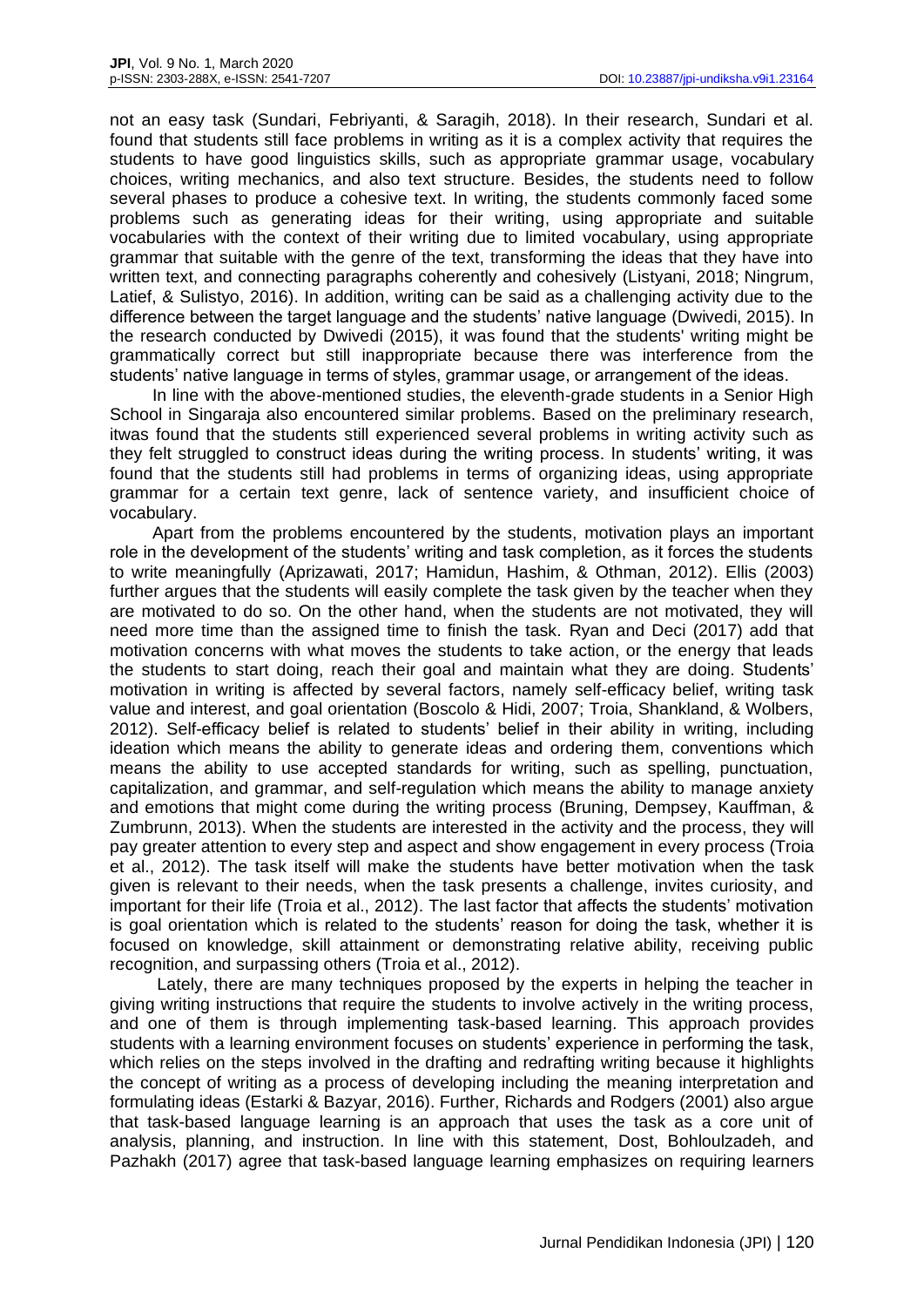to perform meaningful tasks and use the target language without worrying about accuracy and structures.

Based on the previous studies, the implementation of task-based language learning is effective for the students to help them in producing better writing as it gives the students benefits in terms of their writing performance and developing their creativity (Marashi & Dadari, 2012). Task-based language learning helps the students to improve their writing skills in terms of sentence structure, language use, vocabulary usage, the content of the writing, and the organization of the ideas on the writing (Kafipour, Mahmoudi, & Khojasteh, 2018; Sundari et al., 2018). Besides, task-based language learning also increases the students' learning motivation which can be seen in students' interest in the writing process, enjoyment, improvement of students' writing performance and the ability in selecting appropriate information (Huang, 2016).

In line with the demands of current developments, advanced learning trends are always followed by the advancement of information and technology, especially in the application of mobile-assisted language learning (Thomas & Reinders, 2010). Mobile-assisted language learning focuses on the use of mobile technology in language learning, in which the students not merely learn in the classroom, but they also might learn the target language outside the class, when they have an opportunity to learn and when they have a desire to learn the language (Miangah & Nezarat, 2012). Mobile learning provides modern methods to facilitate the language learning process through the use of mobile devices learning tools such as mobile phones, laptops, PCs and personal digital assistants (Arvanitis, Krystalli, & Panagiotidis, 2016). Furthermore, the use of mobile devices in language learning may help students to improve their language skills, and one of them is writing skills. Bipinchandra, Puteh, Shah, and Din (2014) found that the ability to write can be developed through mobile learning, as it helps students use it anywhere and at any time, and can help students learn more collaboratively without worrying about time and place in improving their writing skills. Teachers and students might emphasize the writing through online text chatting, taking notes the ideas about a certain topic, followed by sending emails the written text and posting their writing in social media as the target task (Park & Slater, 2014).

The implementation of a task-based learning approach, supported by the use of mobile phones (mobile-assisted learning) in teaching writing, is a good lesson plan to meet the demands of today's needs, both in terms of material development and strategy. Anwar and Husniah (2016) in their research found that that a task-based approach combined with technology provides a good impact on students' achievement and gives students greater motivation to finish writing. Besides, Ziegler (2016) in his research found that implementing technology-mediated task-based learning promotes the students' motivation, independence, confidence in using the target language, and willingness to communicate. The presence of mobile application in writing activity helps the students to have a better self-editing progress in terms of sentence structure, language use, vocabulary, the content of the writing, the organization of the ideas, as well as the writing mechanics (Kafipour et al., 2018; Li & Hegelheimer, 2013).

The points of view and the discussions mentioned above support the teaching approach in developing writing skills, highlighting the importance of implementing task-based language learning with the support of mobile (mobile-assisted language learning) in writing skills and motivation of students. In this study, the focus is on the process of the students in completing the task by following the three task-based language learning phases with the support of mobile applications that can help the students in brainstorming their ideas by using online mapping. After that the students need to develop their ideas based on the result of online sharing, then revise and edit their writing by using grammar checker in terms of the sentence structure, grammar, vocabulary, and writing mechanics, which is related to their motivation, especially on the self-efficacy belief. Thus, in all process of writing and completing the task, the students are supported by the applications of mobile devices.

Therefore, the current study aimed at investigating the effect of mobile-assisted taskbased learning on students' writing competency and students' motivation in writing. Besides,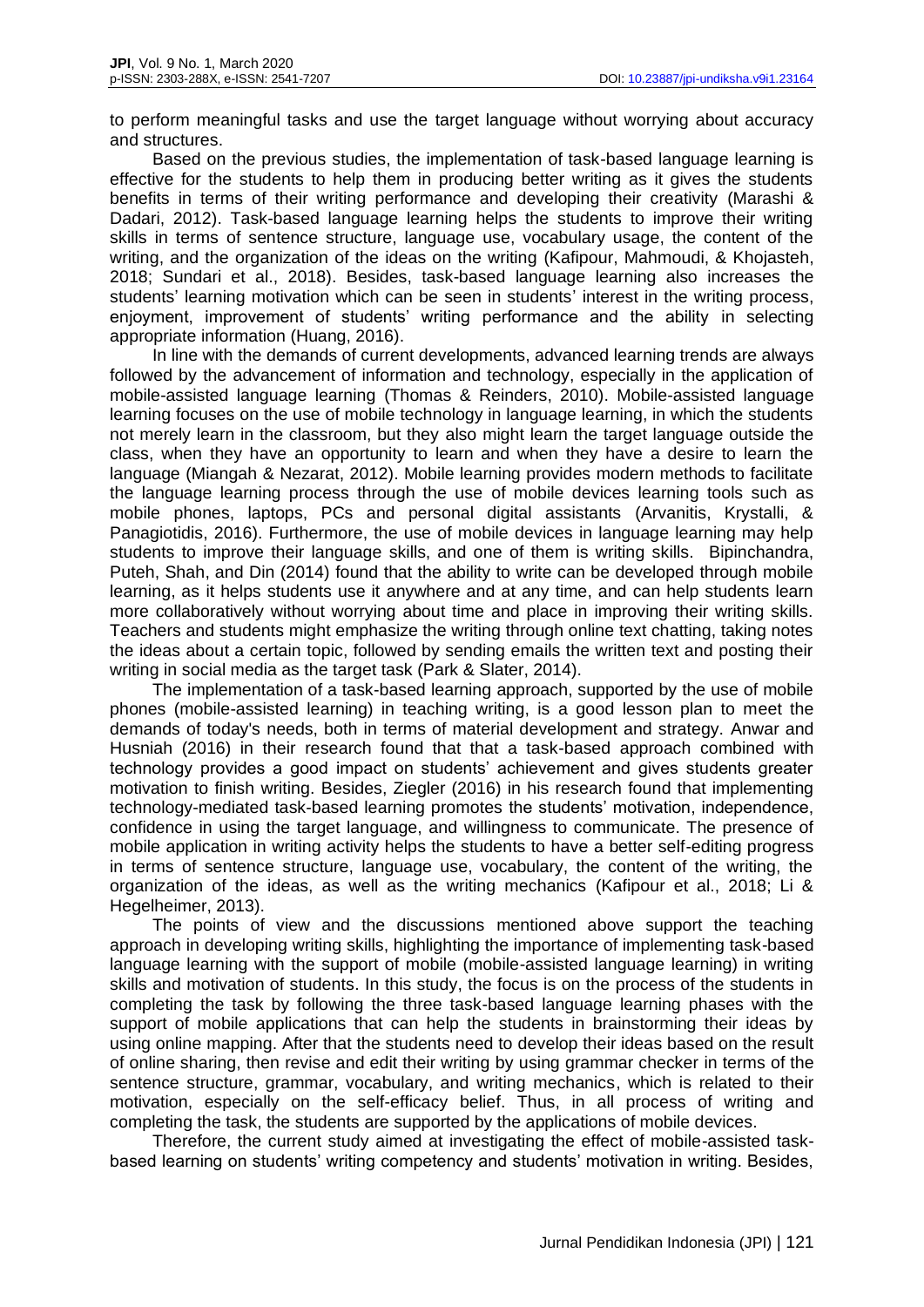this study also analyzes the simultaneous effect of mobile-assisted task-based learning on students' writing competency and students' motivation in writing.

# **2. Method**

This study was an experimental research that employed Post-test Only Control Group Design. There were two groups involved in this study. The first group was the experimental group which was taught by mobile-assisted task-based learning, and the second group was the control group which was taught by non mobile-assisted task-based learning.

The population of this study was all the eleventh-grade students of a Senior High School in Singaraja in the academic year 2017/2018. A cluster random sampling was conducted in determining the experimental and control group by using a lottery. The comparison of the learning activities for both the experimental and control group are described as follows.

In this study, there were three phases that should be followed by the students of both groups. The first phase was *Pre-task* phase. In this phase, at first, the teacher introduced the topic and the task. Further, the teacher helped the students to build students' background knowledge related to the topic by brainstorming. The experimental group students were guided to create an online mind map, watch related videos, and read texts online. Meanwhile, the control group students were guided to create a mind map on paper. The next step in this pre-task phase was the teacher guided the students in planning to perform the task including time allotments, processes that the students should follow, whether the task should be done individually, in pairs, or group.The second phase was *During-task* phase. In this phase, the students started to perform the task. The students from both experimental and control groups watched the videos on youtobe/read passages online. After they got information related to the topic that they had, students created a mind map to brainstorm the ideas. The experimental group students were creating an online mind map, while the control group students were creating a mind map on paper. Next, the students from the experimental group wrote their draft in Microsoft Word on their mobile phone, while the students from the control group wrote their draft on the paper. Having finished with their draft, the students shared their draft to get some feedback. Students in the experimental group shared their drafts in the online group, while students in the control group wrote their drafts on the paper. Then, the students developed their draft into a text and paid attention to the feedback given by their friends. The experimental group students then checked the spelling, grammar, and sentence structure by using Grammarly application through their mobile phone. After that, they revised and editted their writing based on the Grammarly result. Meanwhile, the control group students directly moved to the editing and revising phase. They should reread their writing. On one hand, students from the experimental group sent their writing to the teacher through email and published their writing on their own Instagram so that others had a chance to read their writing. On the other hand, the students from the control group needed to read their writing in front of the class before they submitted their writing to the teacher. The last phase was *Post-task* phase. In this phase, the students told others in front of the class how they finished their task. They needed to reflect on what they have learned when they performed the writing task. The last, they focused on forms and practicing the language (drills).

The treatments were conducted eight times, which consisted of seven meetings for the treatment and the last one meeting was for conducting the post-test. The data of this study were gathered in the form of a writing test and questionnaire. The post-test was conducted in order to know the students' writing competency, meanwhile the questionnaire was distributed in order to get the data in terms of students' motivation in writing after receiving the treatment.

The obtained data in the form of writing scores and questionnaire results were analyzed descriptively and inferentially. The descriptive statistics was used to measure the mean and the standard deviation. Before continuing to the inferential statistics, a prerequisite analysis was carried out to make sure the data were homogeneous and normally distributed. Furthermore, the data were analyzed inferentially in the form of ANOVA and MANOVA.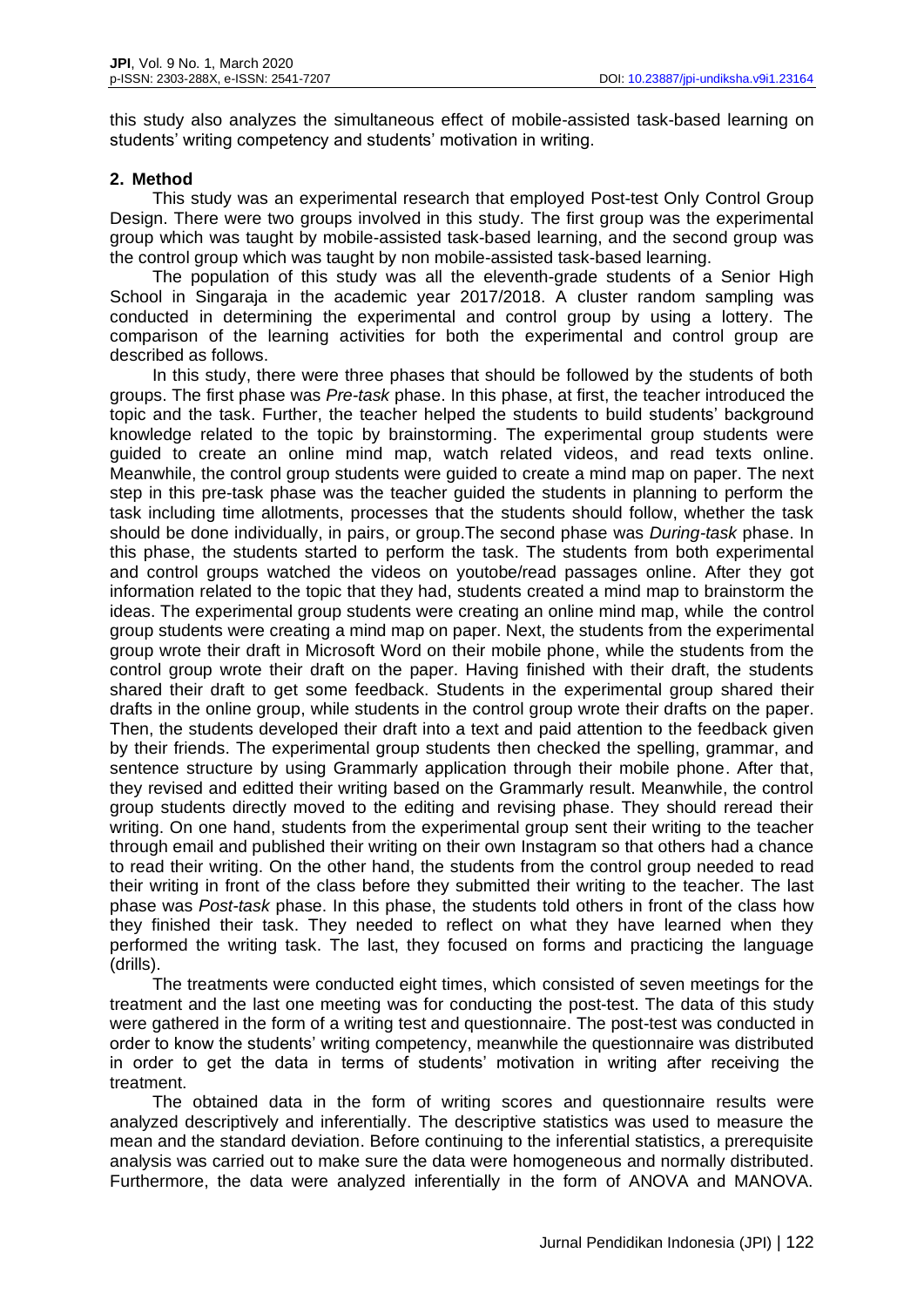ANOVA was administered to analyze the significant effect of mobile-assisted task-based on students' writing competency and students' motivation in writing. Moreover, MANOVA was administered to know the simultaneous effect of mobile-assisted task-based learning on students' writing competency and students' motivation in writing. Further, the effect size test was carried out to know the level of effectiveness of the treatment.

# **3. Result**

The data obtained from the writing post-test and questionnaire were first analyzed descriptively. The result of descriptive analysis is presented in Table 1.

|                   | <b>Writing Test</b>          |                         | <b>Questionnaire on Motivation</b> |                         |  |
|-------------------|------------------------------|-------------------------|------------------------------------|-------------------------|--|
| <b>Statistics</b> | <b>Experimental</b><br>Group | <b>Control</b><br>Group | <b>Experimental</b><br>Group       | <b>Control</b><br>Group |  |
| Mean              | 83.77                        | 79.00                   | 160.17                             | 132.93                  |  |
| Median            | 83.00                        | 79.50                   | 159.00                             | 132.00                  |  |
| Mode              | 90                           | 81                      | 158                                | 128                     |  |
| Std. Deviation    | 4.946                        | 4.119                   | 5.547                              | 7.909                   |  |

| <b>Table 1. Result of Descriptive Analysis</b> |  |  |  |  |
|------------------------------------------------|--|--|--|--|
|------------------------------------------------|--|--|--|--|

Table 1 showed that there was a difference in terms of the mean score between the experimental group and the control group, based on the result of the writing test and questionnaire. The students taught by mobile-assisted task-based learning had higher writing competency than those taught by using non mobile-assisted task-based learning. The mean score of the experimental group was 83.77, meanwhile, the mean score of the control group was 79.00. In terms of motivation in writing, the mean score of the experimental group was 160.17, and the mean score of the control group wass 132.93. This mean score indicated that the experimental group obtained higher motivation than the control group.

Before conducting the inferential statistics analysis, a prerequisite analysis was administered. The result of the normality test, the Kolmogorov-Smirnov indicated that the Sig. value for all groups was higher than .05 (Sig.  $=$  .200). Furthermore, these significant results indicated that the writing competency score and motivation in writing score of all groups were from the population which was normally distributed. Therefore, the next step of data analysis could be conducted. The next prerequisite test was a homogeneity test. The result of the Levene Statistics revealed that all significant values of each group were greater than .05, which means that the variances for the four groups were equal. The Sig. value of writing competency score was .177, and the motivation in writing was .218. It was assumed that the data of writing competency and motivation in writing were homogeneous.

Therefore, inferential statistics analysis in terms of ANOVA could be further conducted. In order to be able to hold a MANOVA test, homogeneity of variance/covariance matrix test was administered. The result of the analysis showed that the value of Box's M was 5.598 with Sig. value .145. It means that the value of Box's M obtained was not significant since the significant value was higher than .05. It can be concluded that the variance/covariance matrix of the dependent variables was same. Therefore, a MANOVA test could be continued.

The first research question is to investigate the significant effect of mobile-assisted task-based learning on the eleventh-grade students' writing competency, One-way ANOVA analysis was administered by using SPSS 22.0. The summary of output testing by One-way ANOVA analysis is presented in Table 2.

| <b>Students' Writing</b><br><b>Competency Score</b> | <b>Sum of Squares</b> | df | <b>Mean Square</b> |        | Sig. |
|-----------------------------------------------------|-----------------------|----|--------------------|--------|------|
| <b>Between Groups</b>                               | 340.817               |    | 340.817            | 16.454 | .000 |
| <b>Within Groups</b>                                | 1201.367              | 58 | 20.713             |        |      |
| Total                                               | 1542.183              | 59 |                    |        |      |

**Table 2.** Result of ANOVA Test for Writing Test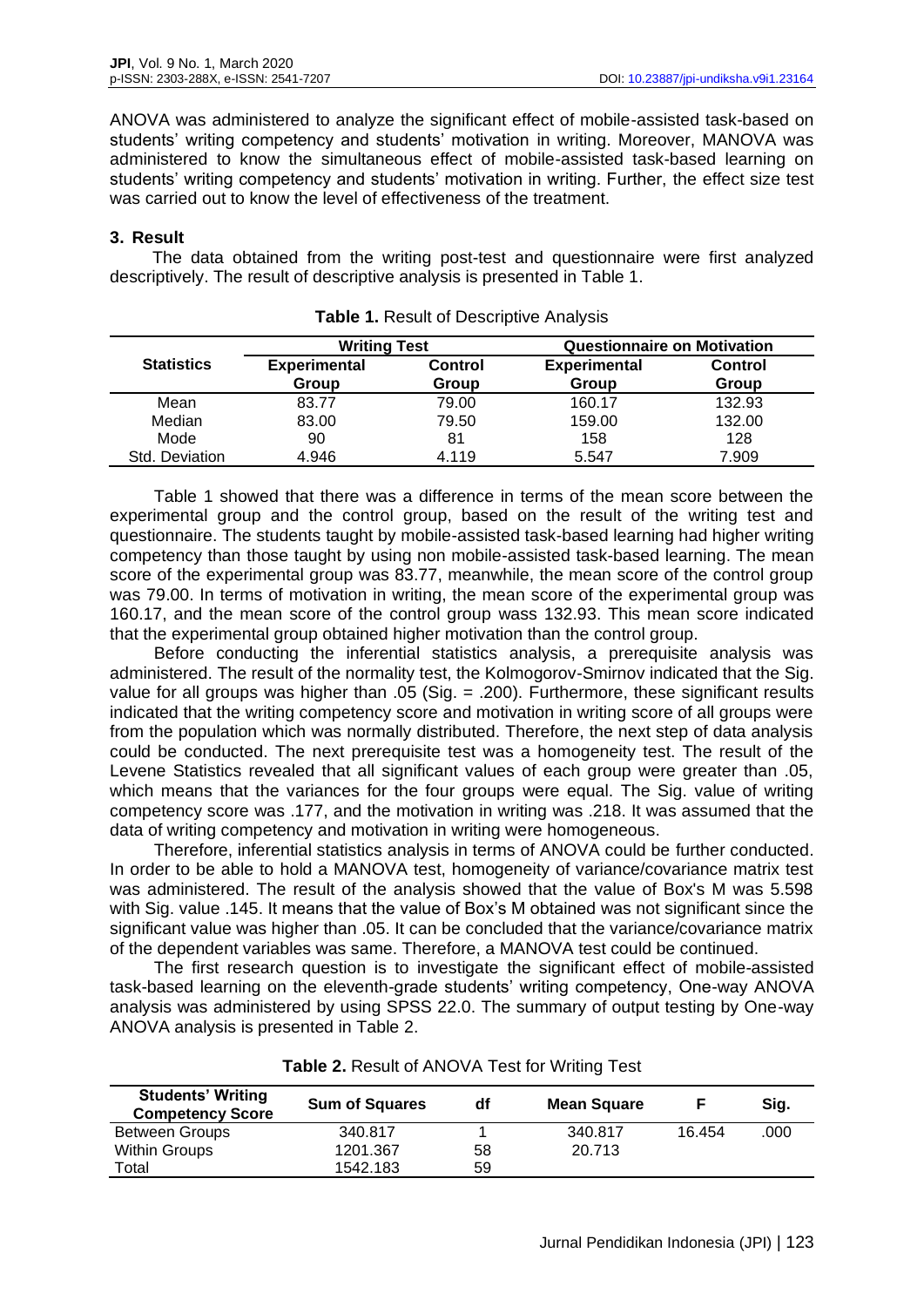The result of the One-way ANOVA analysis for the first research question indicated that the significant value for writing test was .000 which was less than .05. It means that the null hypothesis was rejected while the alternative hypothesis was accepted. It could be inferred that there was a significant effect of mobile-assisted task-based learning in the students' writing competency.

Furthermore, it is critical to calculate the effect size of a significant difference. In this case, the sum of squares between groups (340.817) was divided by the total sum of squares (1542.183). The result of the eta squared value was .22 which in Cohen's (1988) as cited in Pallant (2010, p. 254) was considered a large effect size. Additionally, the result of a descriptive analysis of writing competency test revealed that the mean score of students taught by using mobile-assisted task-based learning was 83.77, while the average score of the students taught by using non-mobile-assisted task-based learning was 79.00. These findings showed that the students taught by using mobile-assisted task-based learning had better writing competency than those taught by non-mobile-assisted task-based learning.

Next, for the second research question which investigated whether there was a significant effect of mobile-assisted task-based learning on students' motivation in writing or not. The One-way ANOVA was also used to analyze the data. Table 3 presents the result of one-way ANOVA in terms of students' motivation in writing.

| <b>Students' Motivation</b><br>in Writing Score | <b>Sum of Squares</b> | df | <b>Mean Square</b> |         | Sig. |
|-------------------------------------------------|-----------------------|----|--------------------|---------|------|
| <b>Between Groups</b>                           | 11124.817             |    | 11124.817          | 238.445 | .000 |
| <b>Within Groups</b>                            | 2706.033              | 58 | 46.656             |         |      |
| Total                                           | 13830.850             | 59 |                    |         |      |

**Table 3.** Result of the ANOVA Test for Motivation Questionnaire

The result of the One-way ANOVA analysis indicated that the significant value for students' motivation questionnaire was .000 which was less than .05. It means that the null hypothesis was rejected and the alternative hypothesis was accepted. It could be inferred that there was a significant effect of mobile-assisted task-based learning in the students' motivation in writing.

Furthermore, it is critical to calculate the effect size of a significant difference. In this case, the sum of squares between groups (11124.817) was divided by the total sum of squares (13830.850). The result of eta squared value is .80 which in Cohen's (1988) as cited in Pallant (2010, p. 254) was considered a large effect size.

Referring to the descriptive analysis of students' motivation in writing which revealed that the mean score of the experimental group taught by mobile-assisted task-based learning was 160.17, while the average score of the control group taught by non-mobile-assisted taskbased learning was 132.93. This finding indicated that the experimental group students had a better motivation in writing rather than those taught by non-mobile-assisted task-based learning.

In order to answer the third research question, a MANOVA test was conducted in order to see the simultaneous effect of mobile-assisted task-based learning on eleventh-grade students' writing competency and students' motivation in writing. The summary of output testing by MANOVA analysis is presented in Table 4.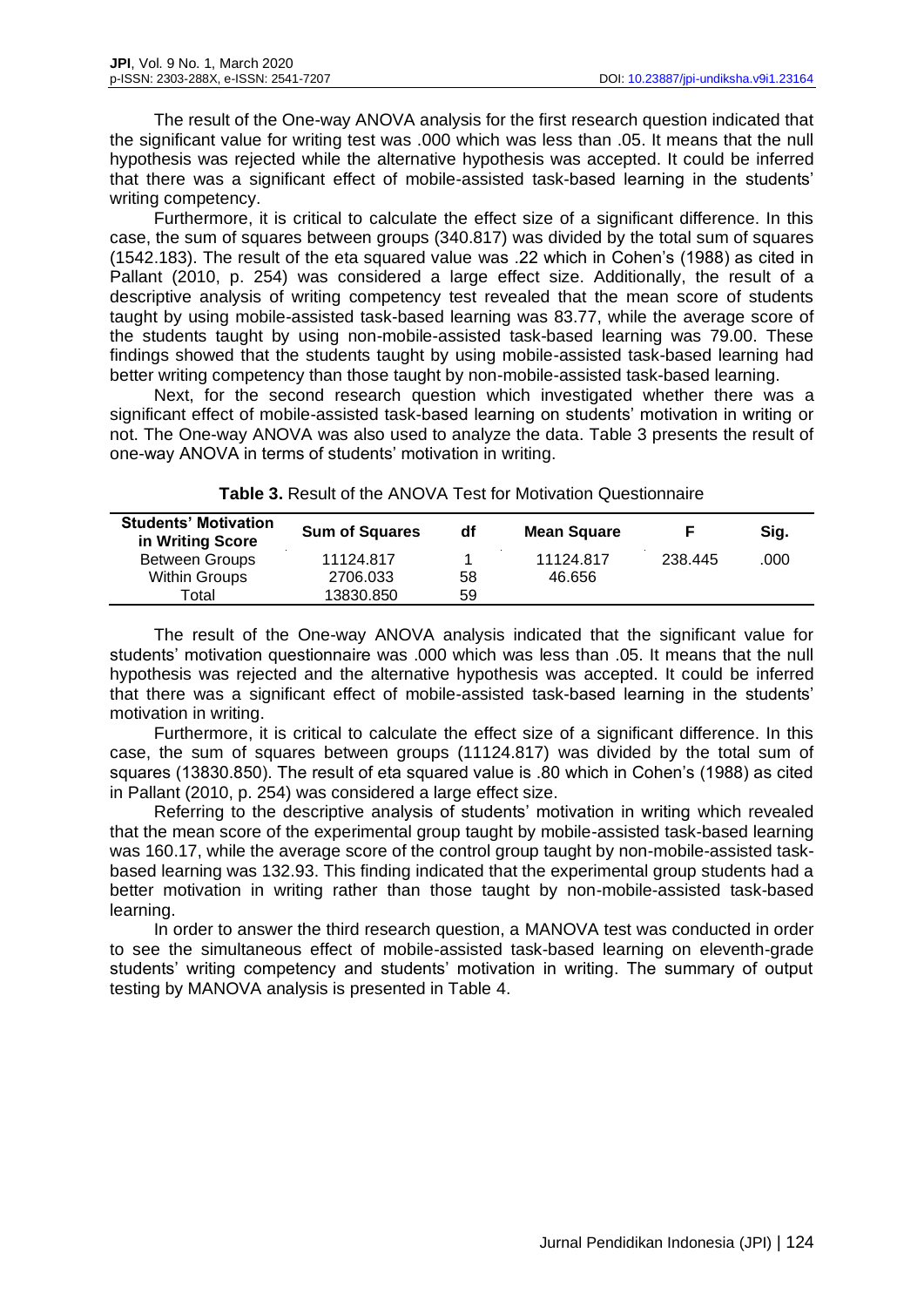| <b>Multivariate Tests<sup>a</sup></b> |                    |         |                        |               |          |      |  |
|---------------------------------------|--------------------|---------|------------------------|---------------|----------|------|--|
| Effect                                |                    | Value   | F                      | Hypothesis df | Error df | Sig. |  |
| Intercept                             | Pillai's Trace     | .999    | 21009.879 <sup>b</sup> | 2.000         | 57.000   | .000 |  |
|                                       | Wilks' Lambda      | .001    | 21009.879 <sup>b</sup> | 2.000         | 57,000   | .000 |  |
|                                       | Hotelling's Trace  | 737.189 | 21009.879 <sup>b</sup> | 2.000         | 57.000   | .000 |  |
|                                       | Roy's Largest Root | 737.189 | 21009.879b             | 2.000         | 57,000   | .000 |  |
| Class                                 | Pillai's Trace     | .809    | 120.430 <sup>b</sup>   | 2.000         | 57.000   | .000 |  |
|                                       | Wilks' Lambda      | .191    | 120.430 <sup>b</sup>   | 2.000         | 57,000   | .000 |  |
|                                       | Hotelling's Trace  | 4.226   | 120.430 <sup>b</sup>   | 2.000         | 57.000   | .000 |  |
|                                       | Roy's Largest Root | 4.226   | 120.430 <sup>b</sup>   | 2.000         | 57,000   | .000 |  |

#### **Table 4.** Result of MANOVA analysis

a. Design: Intercept + Class

b. Exact statistic

The result of the analysis revealed that there was a simultaneous effect of mobileassisted task-based learning on students' writing competency and students' motivation in writing which can be seen as the significant value was lower than .05.

## **4. Discussion**

The result of the One-way ANOVA analysis for the first research question as presented in Table 2 indicated that the significant value for writing test was .000 which was less than .05. It can be inferred that there was a significant effect of mobile-assisted task-based learning in the students' writing competency, with the eta squared value is .22 which is considered a large effect size. Additionally, the result of a descriptive analysis of the writing competency test revealed that the mean score of students from the experimental group was 83.77, while the average score of the control group students was 79.00. These findings showed that the students taught by using mobile-assisted task-based learning had better writing competency than those taught by non-mobile-assisted task-based learning.

The first explanation for the critical result is that in this current study the task-based learning was implemented with the support of mobile learning. The students were allowed to use their own mobile devices in completing the task. The use of mobile devices as students' assistance in performing the task gives many benefits for the students. This finding is supported by Yedla (2013), that the use of mobile technology in the classroom creates a more interactive, innovative, and interesting classroom situation. Thus, the learning process becomes more effective as the students might search related material with the lesson on the internet and the students engaged in the learning process. In helping the students to produce effective writing, there are several mobile applications that could be accessed through students' mobile devices which were used for practicing writing. This is supported by Jati (2018) that technology has provided abundant resources for practicing language skills, in this case, is writing.

In this study, the students were allowed to find some information through watching videos on YouTube and searching related articles on a search engine such as Google. The students then created a mind map to help them in organizing their ideas. In this study, the students were asked to create a mind map on an online mind mapping tool. The MindMeister was used, it is a web-based mapping tool application. The use of online mind mapping is supported by (Ningrum et al., 2016) that the use of online mind mapping makes the students easier in making the map, reviewing, revising, and saving the map due to it is connected to students' Google drive. The use of an online mind map gives a significant effect on the students' writing as it provides the students with a more beautiful mind map, and there are many colors and shapes that can be used by the students. This is also affirmed by Budd (2004) who pointed out that the use of photos, icons, tags, and other visuals on the online mind map is useful as it allows students to interact more interestingly. Thus, the online mind map makes it faster and easier to construct mind maps.

For the next step, the students needed to develop their ideas into the paragraph. The students were required to type their writing on Ms. Word. Having finished with the writing, the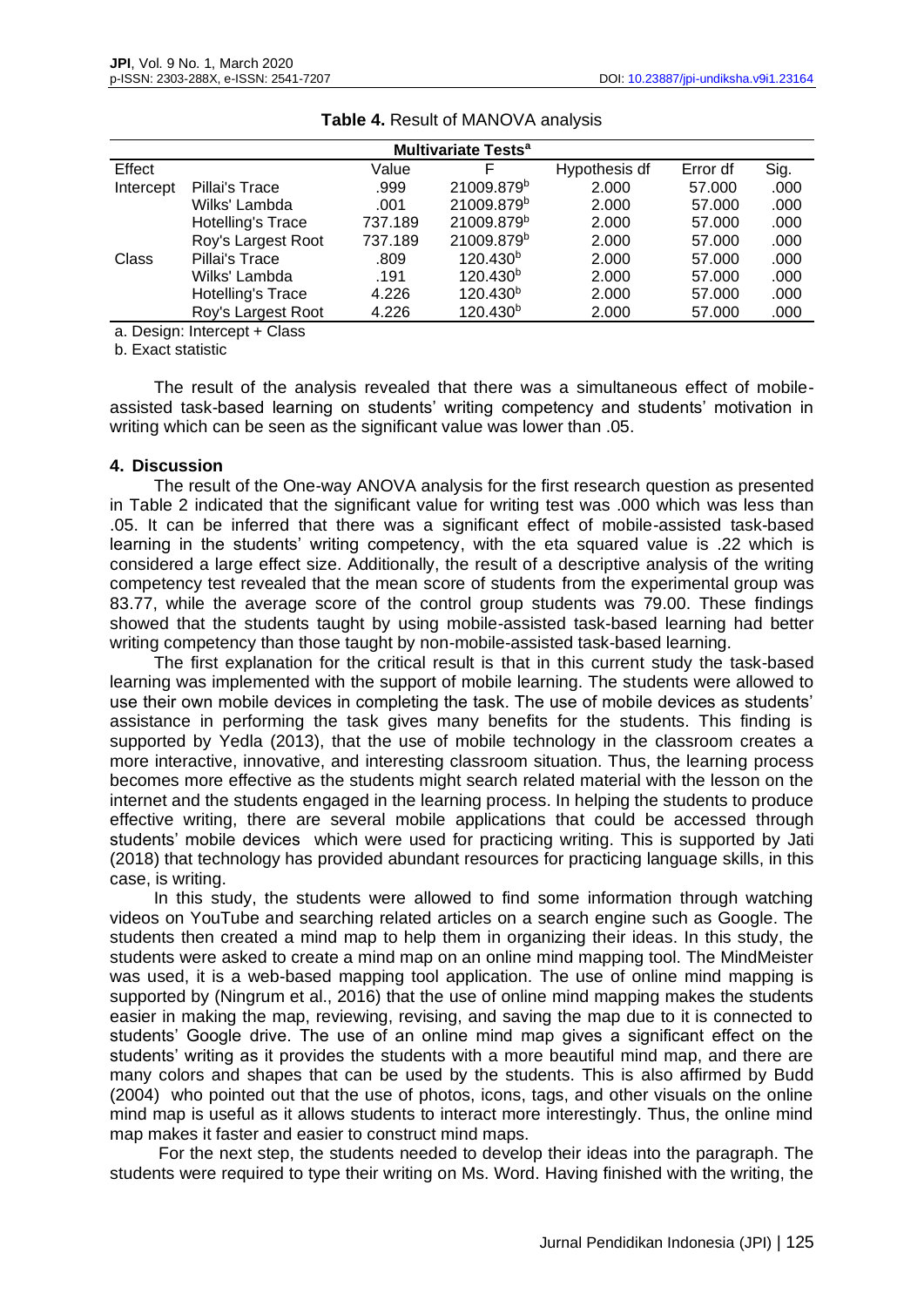students then shared their writing in an online group discussion. After the students finished revising their writing based on the suggestions and feedback, the students then moved to the editing phase in which they focused on grammar, spelling, punctuation, and capitalization. In order to make the students easier in editing their writing, the students were introduced to a grammar checker application, Grammarly. In this application, the students were allowed to check the grammar used, spelling, article, and the word choices. Grammarly helps the students to produce more readable and precise writing. Lee and Kim (2013) agree that applying mobile-based learning, especially in terms of grammar checkers, can improve the students' writing as it provides the students with correction on grammar mistakes, spelling, conjugation, irregular verbs, article usage, and synonyms. Therefore, the tool used to check grammar is effective in improving the students' grammar at the sentence level, as well as their writing. Moreover, AbuSa'aleek (2014) also strengthens that students who use online grammar checkers to learn writing skills are generally more able to improve editing and writing skills because they have access to give feedback on their grammar, style, and spelling errors.Therefore, the support of mobile devices and applications in the implementation of task-based learning helps the students in improving their writing skills in terms of organization of ideas, the content of the writing, sentence structure, vocabulary choices, as well as writing mechanics. It is also emphasized by Kafipour et al., (2018), Li and Hegelheimer (2013), Sundari et al., (2018) who found in their research that the presence of mobile applications in writing activity helps the students to have a better self-editing progress in terms of sentence structure, language use, vocabulary, the content of the writing, organization of the ideas, as well as the writing mechanics.

The result of the One-way ANOVA analysis for the second research question indicated that the significant value for students' motivation questionnaire was .000 which was less than .05. which means that there was a significant effect of mobile-assisted task-based learning in the students' motivation in writing, with the eta squared value is .80 and is considered a large effect size. The mean score of the experimental group who was taught by mobile-assisted task-based learning was 160.17, while the average score of the control group taught by nonmobile-assisted task-based learning was 132.93. This finding indicated that the experimental group students had a better motivation in writing rather than those taught by non-mobileassisted task-based learning. Students' motivation in writing is affected by several factors, namely self-efficacy belief, writing task value and interest, and goal orientation (Boscolo & Hidi, 2007; Troia et al., 2012). The first factor that affects students' motivation in writing is the presence of mobile devices applications to help the students in enhancing their self-efficacy belief. Self-efficacy is related to the students' ability in generating and ordering ideas, using correct spelling, punctuation, capitalization, and grammar (Bruning et al., 2013). The use of an online mind map helps the students in creating the mind map easier, less time consuming, and attract students' interest as they were provided with color choices, many kinds of shapes, and easy to be accessed everywhere because it is connected to students' drive. The online mind map is a productive way to engage the students' interest, encourage creativity, gain more comprehension of the topic, and get an in-depth understanding of the writing topic (Budd, 2004; Ningrum et al., 2016). Being compared with creating mind maps on paper by hands, it can consume too much time, material, and effort while an online mind mapping tool helps the students to create the map faster and easier (Budd, 2004). Karim, Abu, and Khaja (2017) point out that integrating mobile learning and online mind mapping can enhance the students' motivation and enhancing the students' writing process. In this study, Grammarly that was used as the grammar checker application helps the students to check their incorrect grammar, misspelling, vocabulary choices, and mechanics (Lee & Kim, 2013; Li & Hegelheimer, 2013). As can be seen in students' writing, it was found that experimental group students have fewer grammar mistakes than students from the control group. Thus, it can be said that the applications used in this study enhance the students' selfefficacy belief, especially in writing. This is confirmed by Malekzadeh and Najmi (2015) that the support of mobile devices and the applications helps the students to have better selfefficacy belief.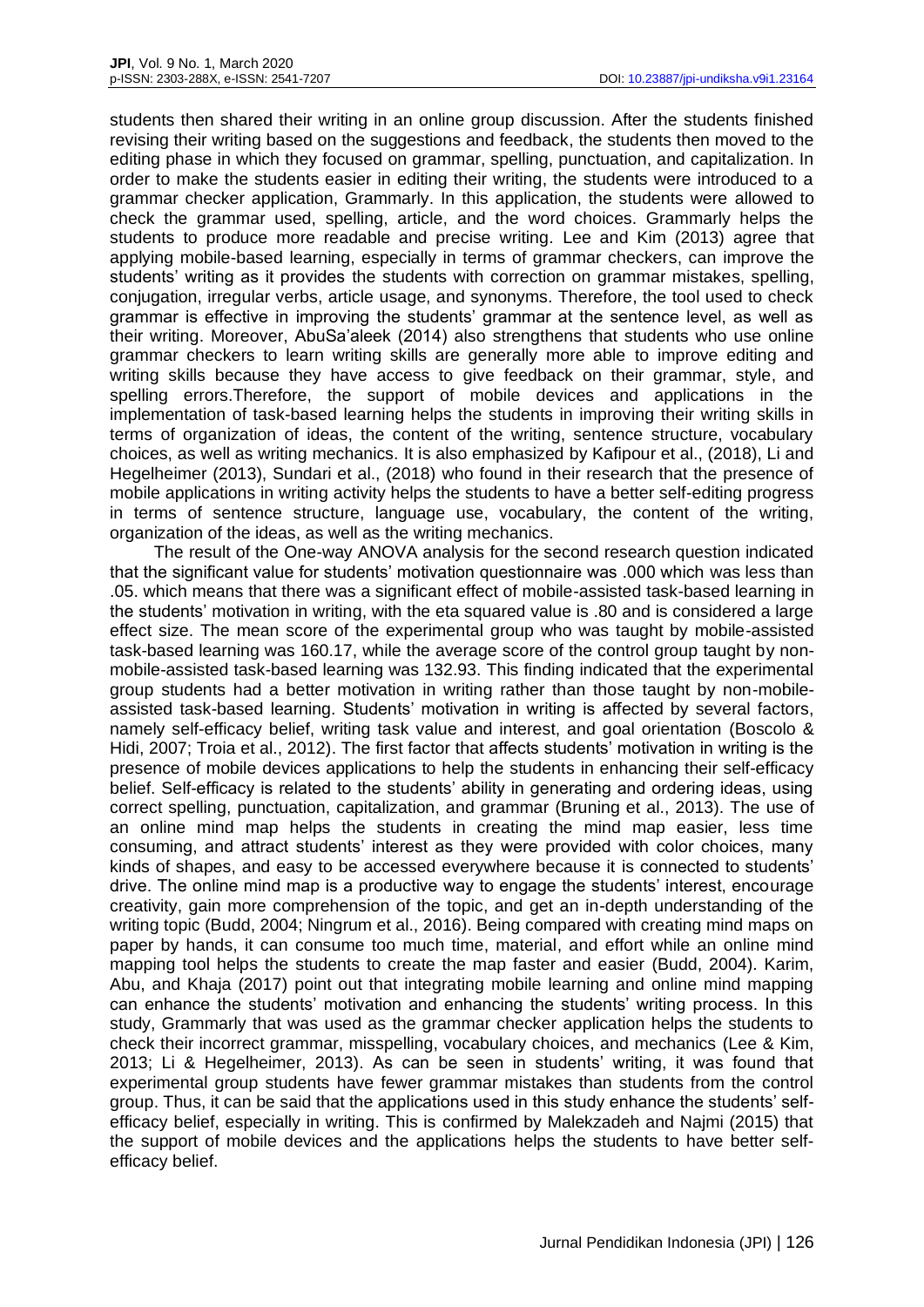The second factor is the presence of mobile devices helps the students to put their interest in the task given. Anwar and Husniah (2016) assert that utilizing mobile devices as a medium in the learning process might reduce anxiety in learning. As the students' anxiety decreased, the students could enjoy the learning process and put more interest in the activities and the task given. Moreover, combining task-based learning with mobile-assisted brings a positive impact to the students in enhancing their motivation in writing since it promotes an enjoyable learning environment where the students are offered with opportunities in several activities and use their abilities in performing the task, that affecting on students' interest (Lap & Trang, 2017). In task-based activities, the students are encouraged to accomplish the task which is interesting and challenging enough to motivate the students to take a risk, make efforts, and take responsibility for completing the task (Anwar & Husniah, 2016). In this study, it was observed that the students were likely engaged in the activities as they had a chance to share their ideas, knowledge, and thoughts, which could motivate them to take a part in the learning process. The task in this study was designed to make the students be able to express their ideas into written form. The task of task-based learning should be meaningful. Encouraging the students' active participation in the learning process increases their motivation. Working towards personally meaningful, challenging but achievable tasks enhance the students' motivation (Thanh & Huan, 2012).

The last factor that affects the students' motivation was a sense of achieving their goal. In this study, the students were required to post their writing in their social media account, as they finished posting their writing on their social media, it gave them a sense of success through completing the task. The students were motivated when they actively involved and took a part in the task-based activities because the activities might satisfy their psychological needs, such as achieving the task outcome (Ryan & Deci, 2017). Moreover, Willis & Willis (2007) state that the students' motivation increases when they have a sense of success in achieving something or completing the assigned task. They strive to accomplish the task because they wish to be appreciated by the teacher and their classmates. Once the students are satisfied with their achievement, they then have better self-confidence and a sense of competence, which are considered as the essential factors of motivation (Ryan & Deci, 2017). Therefore, it can be concluded that students' motivation affected the students' success in completing the task. It is reinforced by Aprizawati (2017) and Hamidun, Hashim, and Othman (2012) who agree that motivation plays an important role in the development of the students' writing and task completion, as it foster the students to write meaningfully.

The result of MANOVA analysis revealed that there was a simultaneous effect of mobile-assisted task-based learning on students' writing competency and students' motivation in writing which can be seen as the significant value was lower than .05. Kukulska-hulme and Shield (2008) point out that mobile devices enable new ways of learning, emphasize continuity and interaction, give a sense of flexibility and compatibility with the students' needs, as mobile devices provide students with essential features such as portability, social interactivity, context sensitivity, connectivity, and individuality along with numerous applications. The features of mobile devices and its applications which are used in helping the students to perform the task simulated the students' self-efficacy beliefs (Malekzadeh & Najmi, 2015), students' interest (Lap & Trang, 2017), the importance of task for them (Thanh & Huan, 2012), and their goal orientation (Willis & Willis, 2007). In other words, it fosters the students' motivation. Once the students are motivated, they can complete the given task or goals easily, they participate actively in the activities and use their ability maximumly to complete the task and reach the goal (Ellis, 2003). As the students have a good self-efficacy belief on their writing ability, put their interest of following the task sequence, think that the task is meaningful for them, and set the goal that they have to complete the task on the assigned time, which leads to the increase in the writing competency. Henceforth, the use on mobile-assisted task-based learning simultaneously gave a significant effect on the improvement of students' writing competency as well as enhancing students' motivation in writing.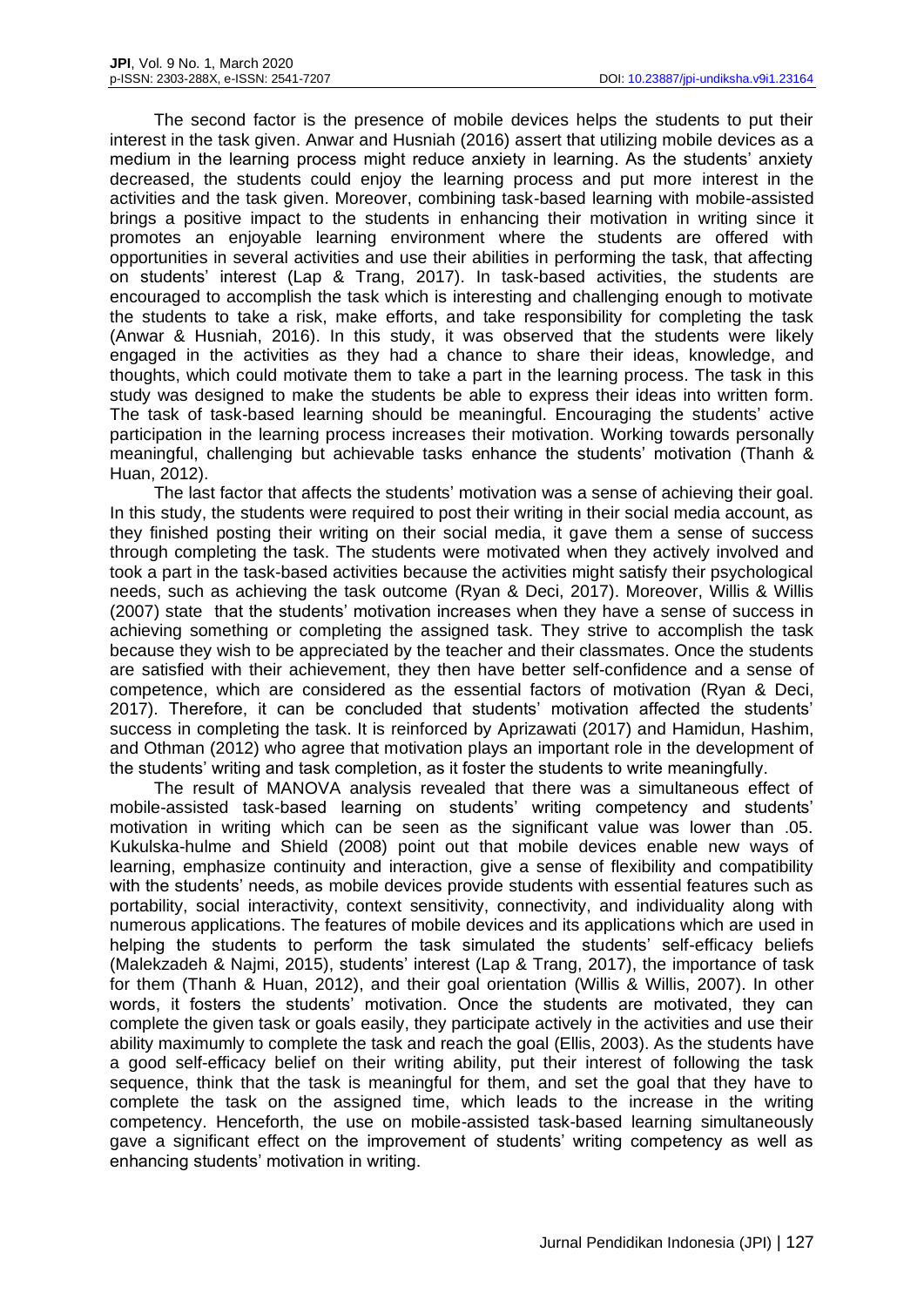## **5. Conclusion and Suggestion**

Based on the result of the experimental study through employing *post-test only control group design*, implementing task-based language learning with the support of mobile devices in completing the task is proven effective in improving the students' writing competency, and also enhancing the students' motivation in writing on the eleventh-grade students. Referring to the result of the One-way ANOVA analysis, there is a significant effect of mobile-assisted task-based learning on the students' writing competency and there is a significant effect of mobile-assisted task-based learning on the students' motivation in writing. Implying with the analysis of the MANOVA test, there is a simultaneous effect of mobile-assisted task-based learning on students' writing competency and students' motivation in writing.

Reflecting on the implementation and the result of the study, combining a mobile device is recommended for a teacher especially for teaching writing as an alternative strategy. It is expected to be used as another choice of giving students' experience in writing activities and other lessons in English.

# **Acknowledgment**

The writers send their greatest gratitude to academic supervisors and lecturers at the study program of English Education who provided information, insight, expertise and great supports during the process of writing this article. The writers would also like to show gratitude to everyone who has encouraged and supported thoroughly in writing this article.

# **References**

AbuSa'aleek, A. O. (2014). A Review of Emerging Technologies : Mobile Assisted Language Learning ( MALL ). *Asian Journal of Education and E-Learning*, *2*(06), 469–475.

- Anwar, K., & Husniah, R. (2016). Evaluating Integrated Task-Based Activities and Computer-Assisted Language Learning (CALL). *English Language Teaching*, *9*(4), 119. https://doi.org/10.5539/elt.v9n4p119
- Aprizawati. (2017). Students ' Motivation on Writing Hortatory Exposition by Using Pow Plus Tree Strategy at Sman1 Bukit Batu. *Inovish Journal*, *2*(1), 35–47.
- Arvanitis, P., Krystalli, P., & Panagiotidis, P. (2016). Applications for Mobile Assisted Language Learning: A Current Field Research. In *Proceedings of INTED2016 Conference* (pp. 7645–7651).
- Bipinchandra, J. S. S., Puteh, S. N., Shah, P. M., & Din, R. (2014). User Needs Analysis in Learning Argumentative Writing Via Mobile Platform User Needs Analysis in Learning Argumentative Writing via Mobile Platform. *Procedia - Social and Behavioral Sciences*, *118*, 198–205. https://doi.org/10.1016/j.sbspro.2014.02.027
- Boscolo, P., & Hidi, S. (2007). The Multiple Meanings of Motivation to Write. *Studies in Writing*, *19*(2), 1–14.
- Brown, H. D. (2007). *Principles of Language Learning and Teaching* (Fifth Edit). New York: Pearson Longman.
- Bruning, R., Dempsey, M. S., Kauffman, D. F., & Zumbrunn, S. (2013). Examining Dimensions of Self-Efficacy for Writing. *Journal of Educational Psychology*, *105*(1), 25– 38. https://doi.org/10.1037/a0029692
- Budd, J. W. (2004). Mind Maps as Classroom Exercises. *Journal of Economic Education*, *35*(1), 35–46.
- Dost, I. N., Bohloulzadeh, G., & Pazhakh, A. (2017). The Effect of Task-Based Language Teaching on Motivation and Grammatical Achievement of EFL Junior High School Students. *Advances in Language and Literary Studies*, *8*(2). https://doi.org/10.7575/aiac.alls.v.8n.2p.243
- Dwivedi, R. S. (2015). Problems Encountered By Rural Students in Writing English Role of English Teacher - Some Solutions, *3*(7), 27–38.
- Ellis, R. (2003). *Task-Based Language Learning and Teaching*. Oxford: Oxford University Press.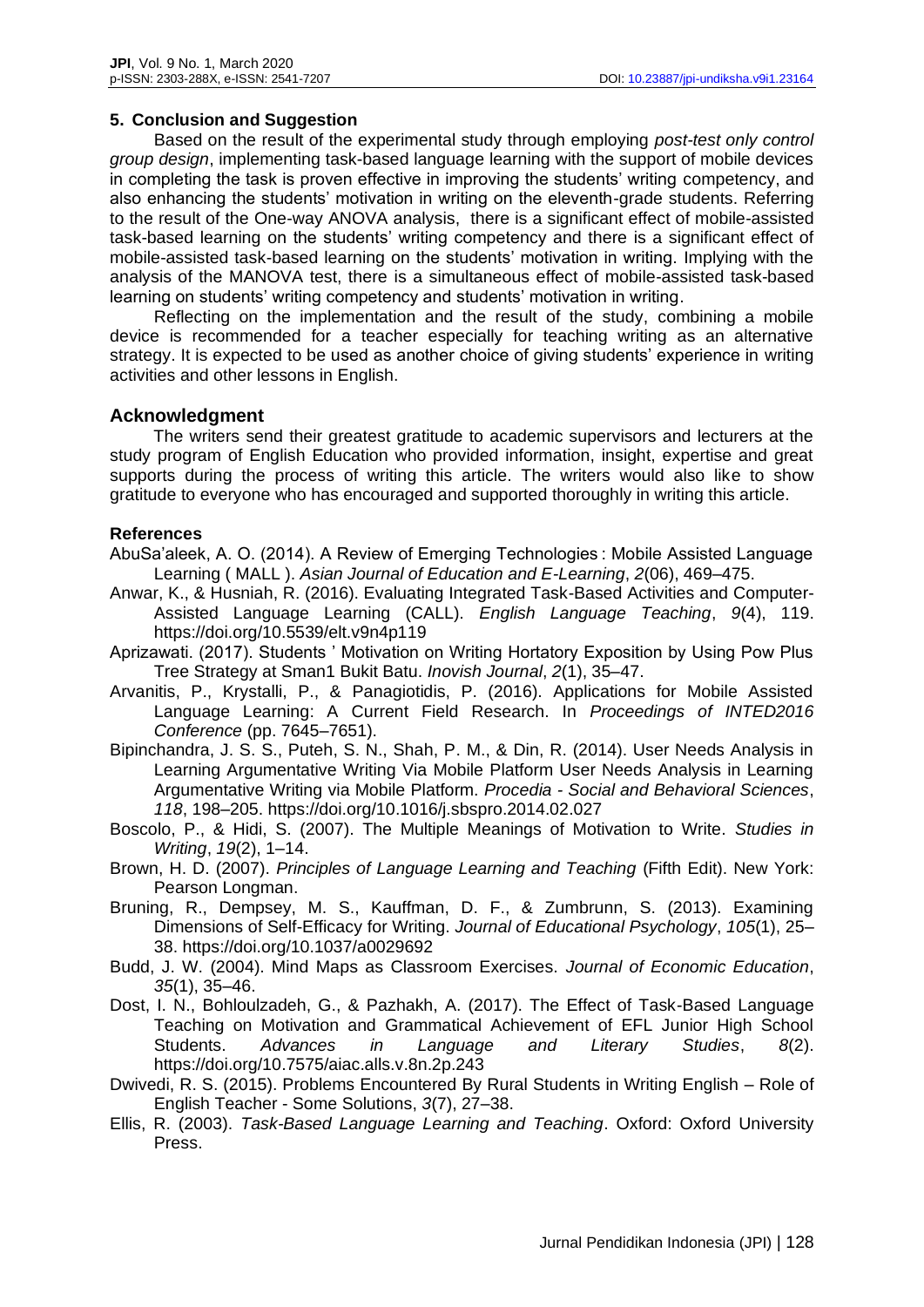Estarki, N. K., & Bazyar, M. (2016). The Effect of MALL on Pre-intermediate EFL Learners' Writing Performance. *European Online Journal of Natural and Social Sciences*, *5*(2), 406–420.

Gupta, D., & Woldemariam, G. S. (2011). The Influence of Motivation and Attitude on Writing Strategy Use of Undergraduate EFL Students: Quantitative and Qualitative Perspectives. *The Asian EFL Journal Quarterly*, *13*(2), 34–89.

Hamidun, N., Hashim, S. H., & Othman, N. F. (2012). Enhancing Students ' Motivation by Providing Feedback on Writing : The Case of International Students from. *International Journal of Social Science and Humanity*, *2*(6), 2–5. https://doi.org/10.7763/IJSSH.2012.V2.179

Harmer, J. (2004). *How to Teach Writing*. Malaysia: Pearson Longman.

- Huang, D. (2016). A Study on the Application of Task-based Language Teaching Method in a Comprehensive English Class in China. *Journal of Language Teaching and Research*, *7*(1), 118. https://doi.org/10.17507/jltr.0701.13
- Jati, A. G. (2018). The Use of Smartphone Applications in English Language Teaching and Learning. *Jurnal Sosioteknologi |*, *17*(2), 144–153.
- Kafipour, R., Mahmoudi, E., & Khojasteh, L. (2018a). The Effect of Task-Based Language Teaching on Analytic Writing in EFL Classrooms. *Cogent Education*, *5*(1), 1–16. https://doi.org/10.1080/2331186X.2018.1496627
- Karim, R. A., Abu, A. G., & Khaja, F. N. M. (2017). Theoretical Perspectives and Practices of Mobile-Assisted Language Learning and Mind Mapping in the Teaching of Writing in ESL Classrooms. *Journal of English Teaching Adi Buana*, *02*(01), 1–12.
- Kukulska-hulme, A., & Shield, L. (2008). An Overview of Mobile Assisted Language Learning : From Content Delivery to Supported Collaboration and Interaction. *ReCALL*, *20*(3), 271–189. https://doi.org/10.1017/S0958344008000335
- Lap, T. Q., & Trang, H. D. (2017). The Effect of Task-Based Learning on EF Students' Learning Reading: A Case Study in the Mekong Delta of Vietnam. *Studies in English Language Teaching*, *5*(1), 34–48. https://doi.org/10.22158/selt.v5n1p34
- Lee, K. J., & Kim, J. E. (2013). A Mobile-based Learning Tool to Improve Writing Skills of EFL Learners. *Procedia - Social and Behavioral Sciences*, *106*, 112–119. https://doi.org/10.1016/j.sbspro.2013.12.014
- Li, Z., & Hegelheimer, V. (2013). Mobile-Assisted Grammar f-Exercises: Effects on Self-Editing in L2 Writing. *Language Learning & Technology*, *17*(3), 135–156.
- Lincoln, F., & Idris, A. Ben. (2015). Teaching the Writing Process as a First and Second Language Revisited: Are They the Same? *Journal of International Education Research*, *11*(2), 119–124. https://doi.org/10.19030/jier.v11i2.9192
- Linse, C., & Nunan, D. (2005). *Practical English Language Teaching: Young Learners*. New York: McGraw-Hill.
- Listyani. (2018). Promoting Academic Writing Students' Skills through "Process Writing" Strategy. *Advances in Language and Literary Studies*, *9*(4), 173–179.
- Malekzadeh, R., & Najmi, K. (2015). The Effect of Mobile-Assisted Language Learning (MALL) on Guided Writing Skills of Iranian Upper-Intermediate EFL Learners. *Journal of Applied Linguistics and Language Research*, *2*(4), 42–52.
- Marashi, H., & Dadari, L. (2012). The Impact of Using Task-based Writing on EFL Learners' Writing Performance and Creativity. *Theory and Practice in Language Studies*, *2*(12), 2500–2507. https://doi.org/10.4304/tpls.2.12.2500-2507
- Miangah, T. M., & Nezarat, A. (2012). Mobile-Assisted Language Learning. *International Journal of Distributed and Parallel Systems*, *2019* (February 2015), 309–319. https://doi.org/10.5121/ijdps.2012.3126
- Naqbi, S. Al. (2011). The use of mind mapping to develop writing skills in UAE schools. *Education, Business and Society: Contemporary Middle Eastern Issues*, *4*(2), 120–133. https://doi.org/10.1108/17537981111143855
- Ningrum, A. S. B., Latief, M. A., & Sulistyo, G. H. (2016). The Effect of Mind Mapping on EFL Students ' Idea Development in Argumentative Writing across Gender Differences and Learning Styles. *Dinamika Ilmu*, *16*(1), 149–166.